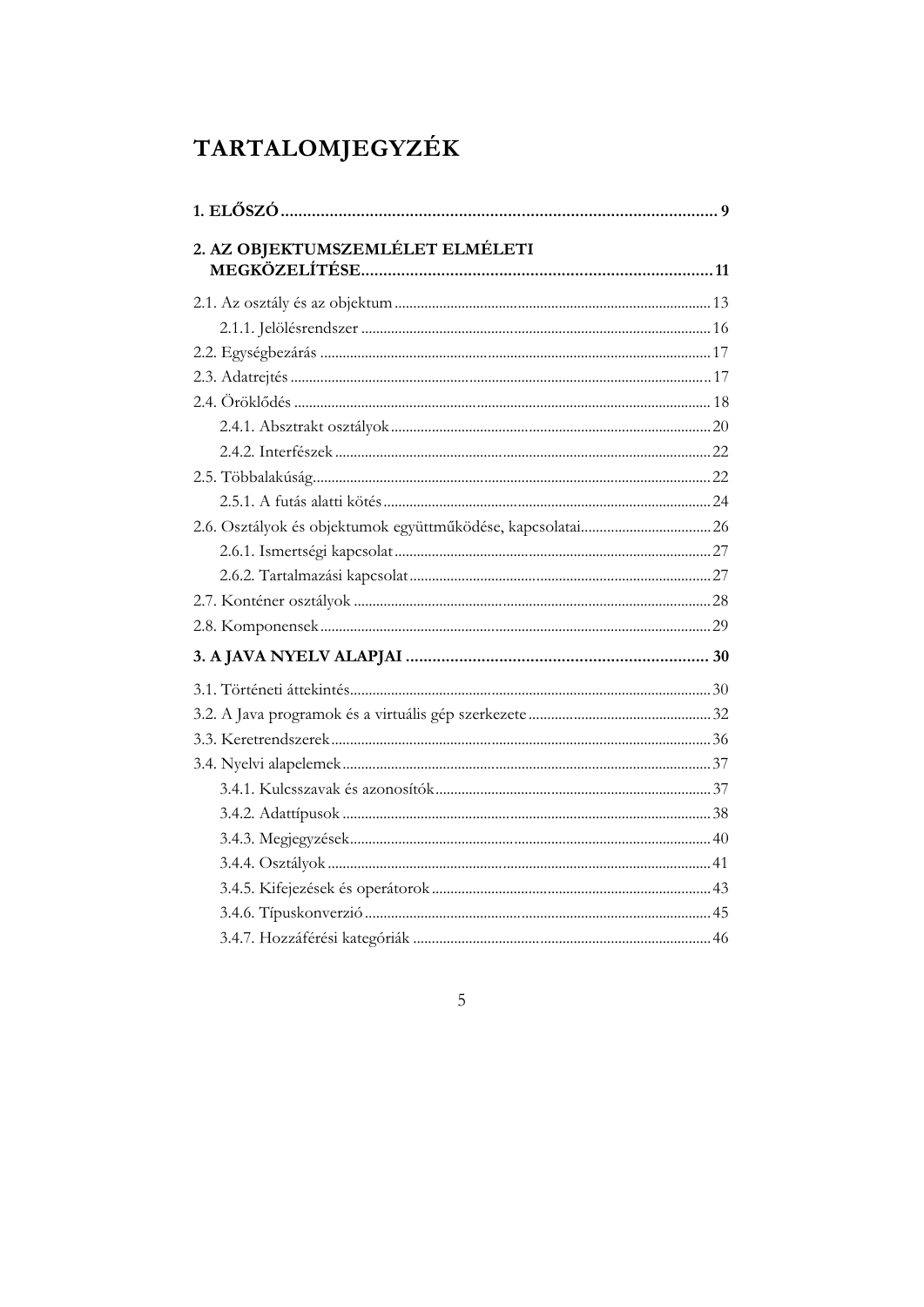$\overline{6}$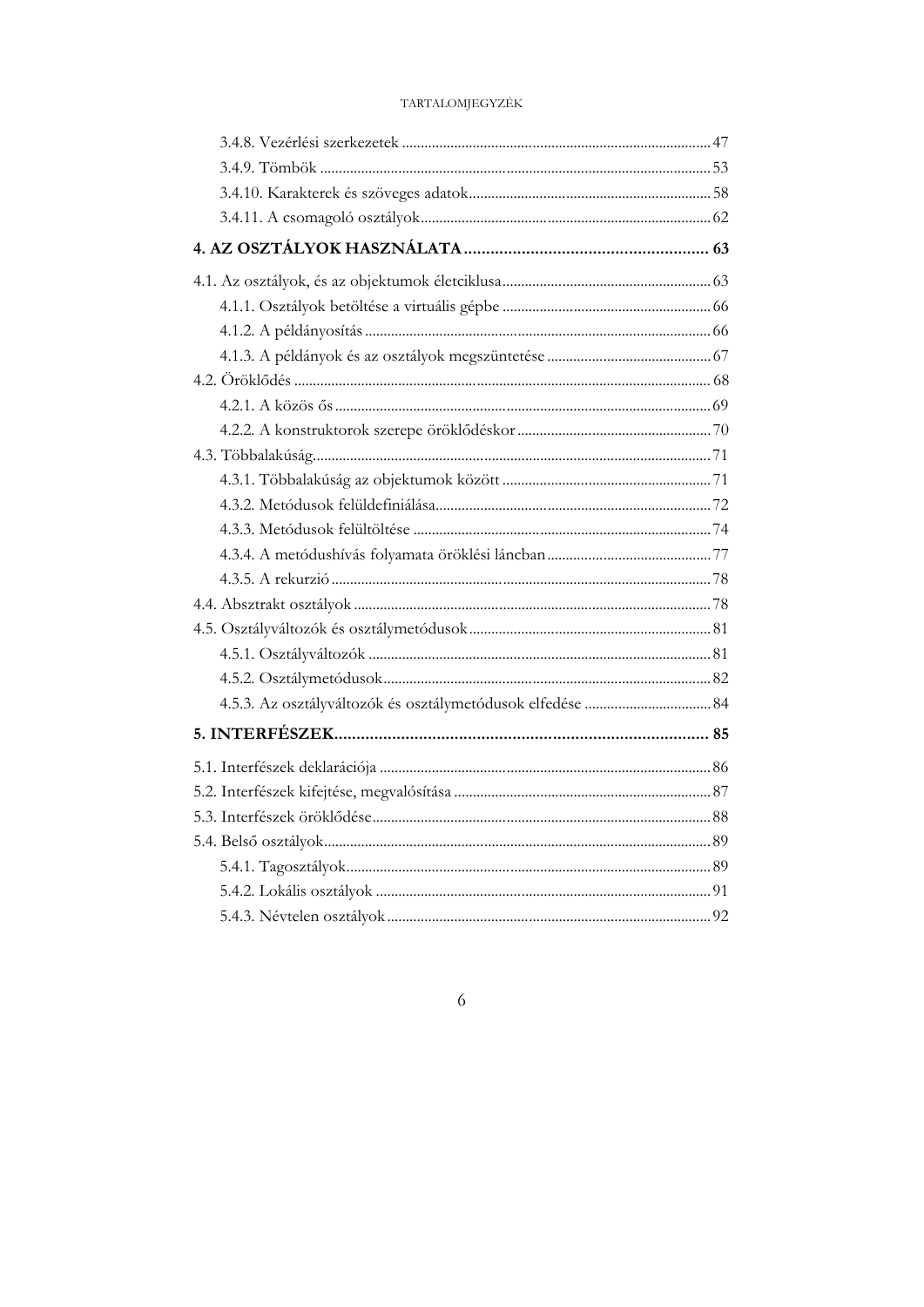### $\overline{7}$